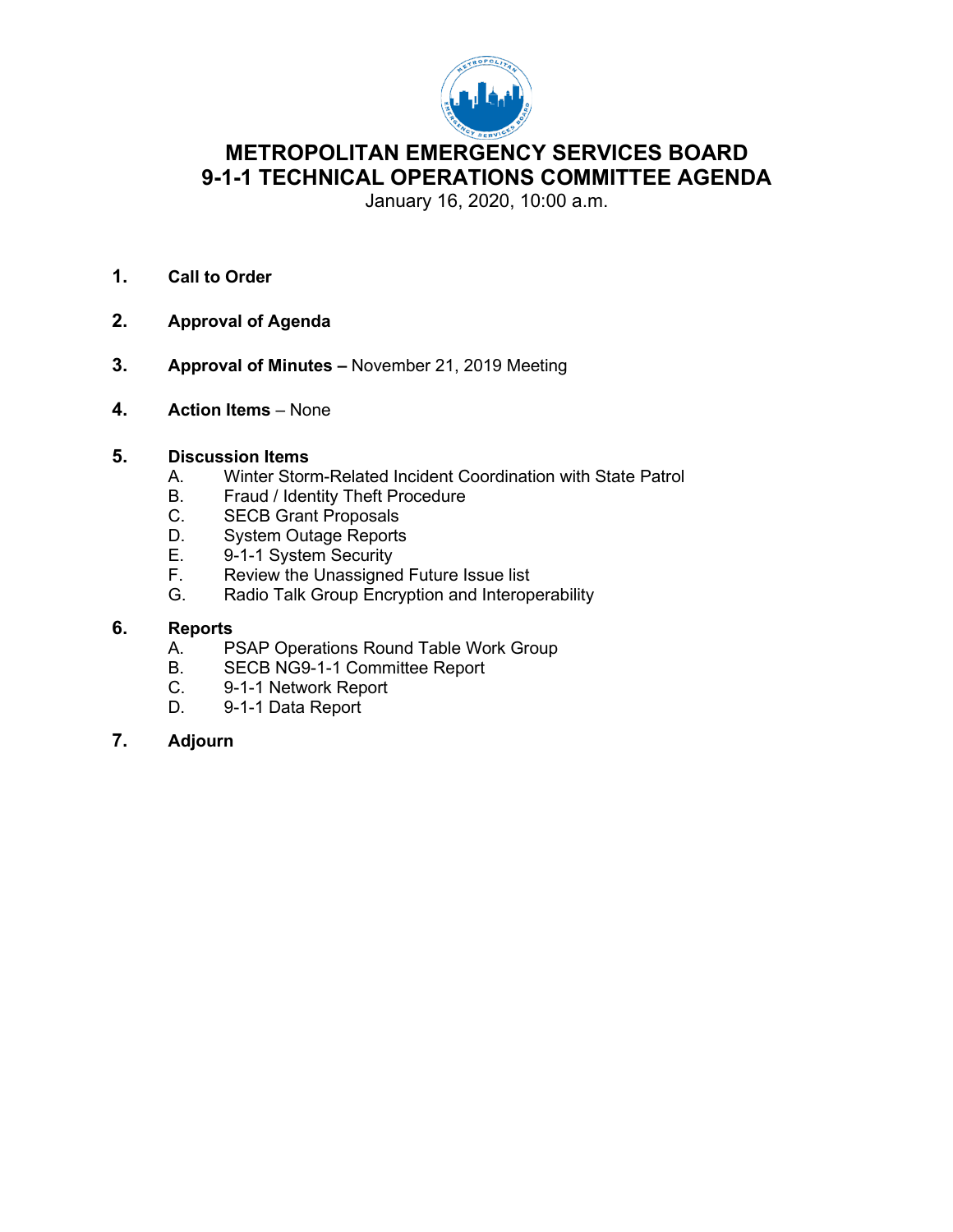#### **Metropolitan Emergency Services Board 9-1-1 Technical Operations Committee Meeting Notes November 21, 2019**

#### **Members Present:**

Susan Bowler, Carver Heidi Hieserich, Metro Airport Commission Kathy Hughes, Minneapolis Tony Martin, Hennepin Darlene Pankonie, Washington

Nancie Pass, Ramsey Cheryl Pritzlaff, Dakota Marv Solberg, St. Louis Park Val Sprynczynatyk, Anoka Victoria Vadnais, Allina

## **Alternates / Guests Present:**

Robin Carter, University of Minnesota Scott Haas, Scott Kari Morrissey, Anoka Lauren Petersen, MAC Marcia Broman, MESB Pete Eggimann, MESB Jill Rohret, MESB Martha Ziese, MESB

Tim Boyer, State Patrol Dan Craige, ECN Matt Hoffer, CenturyLink Chad Loeffler, Metro Transit Robert Madich, IES Scott Peterson, Minneapolis Dave Taylor, IES

## **1. Call to Order:**

Cheryl Pritzlaff, 9-1-1 TOC Vice-Chair called the meeting to order at 10:04 AM.

# **2. Approval of Agenda:**

Eggimann told the group that he had received a request from Kathy Hughes to add a discussion item related to radio encryption implementation coordination. (Item 5G)

*M/S/C Nancie Pass moved to approve the November 21, 2019 agenda with the additional item requested. Martin seconded. Motion carried.*

## **3. Approval of Minutes:**

*M/S/C – Val Sprynczynatyk moved to approve minutes from October 19, 2019. Tony Martin seconded. Motion carried.*

## **4. Action Items:**

## **A. Election of Officers**

*M/S/C* Sprynczynatyk *moved to approve Heidi Hieserich as 2020 9-1-1 TOC Chair. Scott Haas seconded. Motion carried.*

*M/S/C Nancie Pass moved to approve Val Sprynczynatyk as 2020 9-1-1 TOC Vice-Chair. Victoria Vadnais seconded. Motion carried.*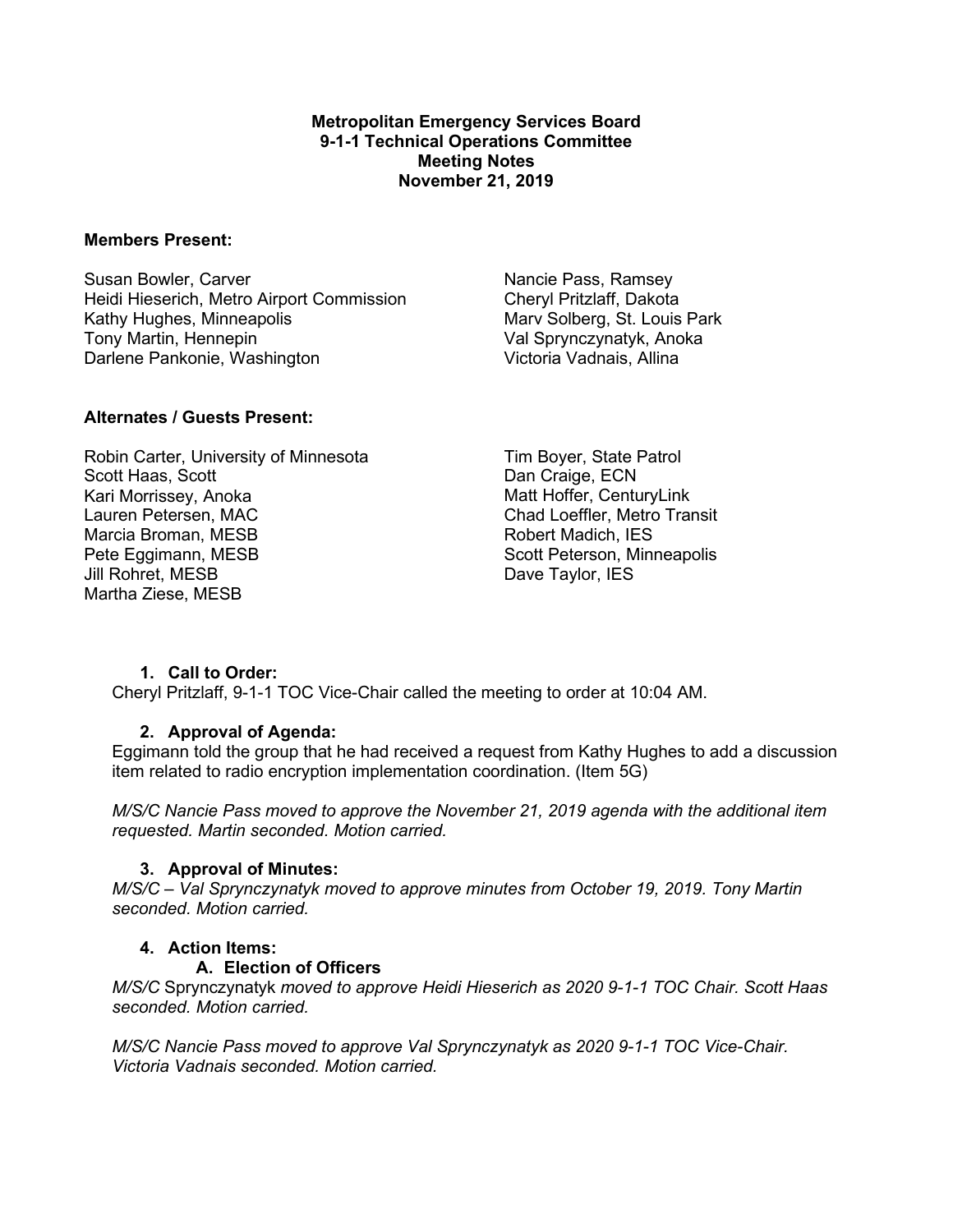## **5. Discussion Items:**

# **A. Winter Storm-Related Coordination with State Patrol**

*M/S/C Motion made by Pass to pull 5.A Winter Storm-Related Incident Coordination with State Patrol from the table for discussion. Haas seconded. Motion carried.* Pass asked what other PSAPs concerns were about storm communication by State Patrol.

Tim Boyer said with more agencies encrypting, communicating on a clear channel is the biggest concern right now. State Patrol is not moving to encryption right now. In terms of dispatch to dispatch coordination the State Patrol staff is communicating as best they can.

Pass said when agencies call in on Metcom; there is a fire dispatcher, a law dispatcher and an EMS dispatcher. It's very helpful if they identify what resource is needed.

Martin asked if all non-injury accidents should go to State Patrol? Pass asked if they should stop sending those calls if they have vetted the call is about the same crash?

Boyer said that all crash calls should go to State Patrol, unless you can be certain it is in fact the same crash which is a tough call to make.

Pankonie said that in a previous conversation on this subject a list was to be drawn up on the best method of communication during a storm. Because there are differences with how the individual metro PSAPs respond; because of resources available to them, there was no standard of procedure defined. A smaller group than the TOC should get together and hash out the best way to handle storm communications.

Boyer said the easy answer for today would be if it is on the interstate, send it to State Patrol by phone or radio.

Pankonie, Martin, Haas, Solberg and Boyer will meet by phone to discuss on December 6<sup>th</sup>

## **B. Fraud / Identity Theft Procedure**

Dar Pankonie, Washington Co., updated the committee members, telling them that work has begun at the national level to set-up a nationwide fraud reporting hotline that victims could use. The hotline operation would identify the correct law enforcement (local, state, or federal) to conduct the fraud investigation. Pankonie said she would continue to monitor this a provide updates to the committee.

## **C. SECB Grant Proposals**

Pete Eggimann said there has not been any word yet regarding the training or backup PSAP equipment cache grant proposals. The phone upgrade grant applications were due November 8, and the first call to approve applications was on November 15. Both Scott and Washington Counties were allotted money during this approval process. Sherburne was allotted just under \$93,000, and the MESB grant is for \$150,000 for the GIS grants. These applications were due to ECN on December 2, 2019. No word yet on when those applications will be approved.

The Radio TOC did submit some grant proposals for training, but there has been no action taken on those proposals yet.

Jill Rohret said the grant proposal recommendations were approved by the board so that when the state makes the grant money available, the actual grant applications will be ready to submit.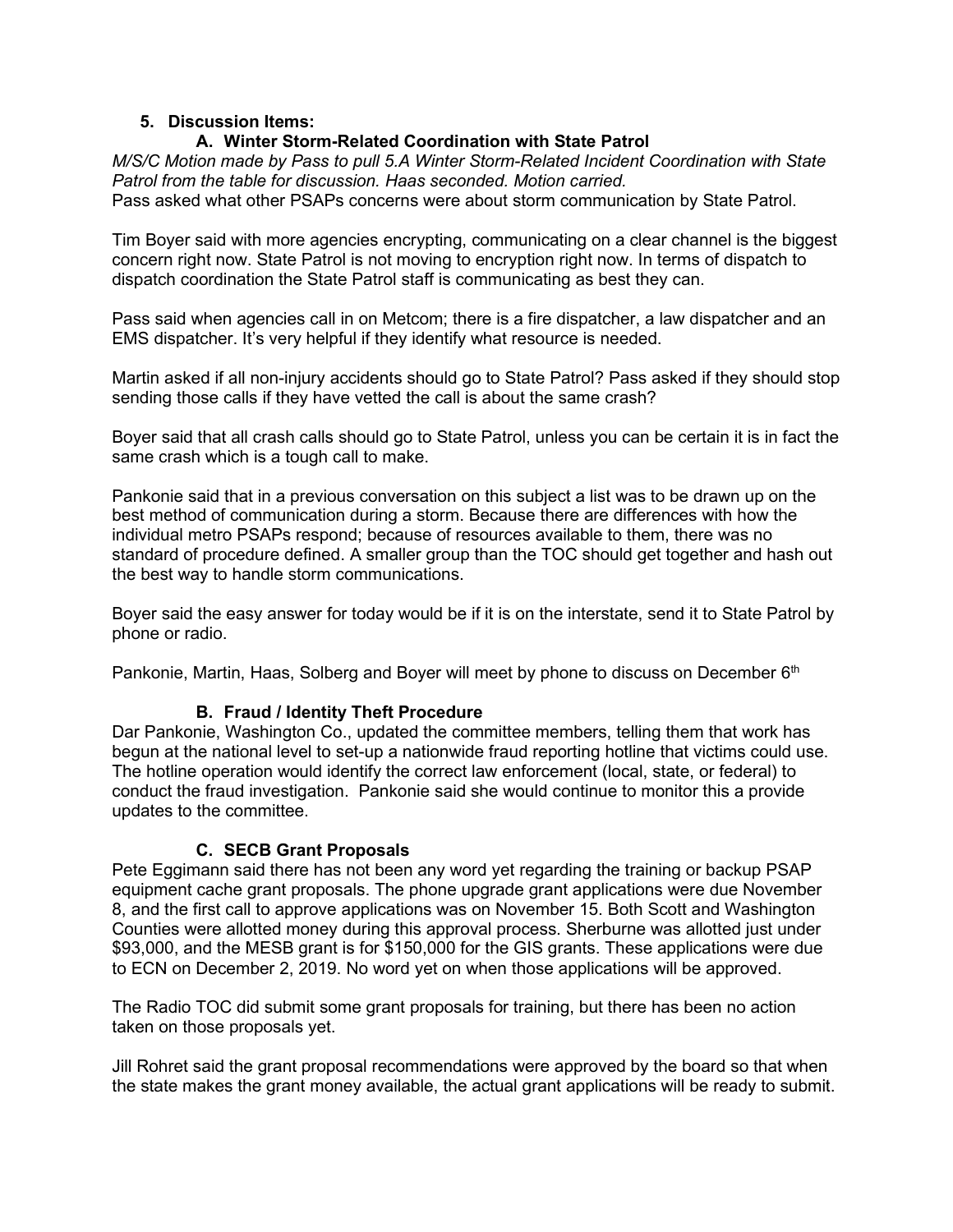Haas said it may be possible that the request for the backup PSAP equipment cache would be submitted to HSEM as a project for an SHSP grant. HSEM splits out a chunk of grant money to state agencies like ECN, and when ECN gets it, they split that grant money into subgrants and add a 50% match. When a request is made directly for an HSHP project; there is no 50% match requirement.

Rohret said that the monthly recurring cost for the phone system application / equipment and the annual cost for the ARMER Motorola system upgrade (SUA) must be identified. Before applying for the grant, agreement needs to be reached on how those costs will be handled. For example, split evenly between all PSAPs and Secondaries?

Pass asked the committee members if monthly or annual recurring costs are necessary to make the backup PSAP project viable, are there any agencies that know in advance that those costs will not fit in their budget? That should also be determined before we apply.

Rohret said the SECB grant has not been opened for applications yet, but each region is expected to be allotted \$25,000, with an additional \$825,000 available for all regions to apply competitively. This grant can be used for training and exercising only. Rohret said the SHSP grant has also not been opened for applications yet. She believes each region will be allotted \$25,000 for training, with an additional \$50,000 available for equipment that all regions can apply for competitively.

# **D. 9-1-1 System Outage Notifications**

Eggimann told the committee that there has not been a meeting between ECN, the MESB, and CenturyLink on this issue since September. ECN is working on a Crisis Communication Plan draft for PSAPs to use in communicating with the public regarding 9-1-1 system outages. Heidi Hieserich, Airport, noted that PSAPs are expected to act on some very technical jargon in some of the notifications the PSAPs receive, or the notification contains only a general statement that an outage has occurred with no supporting explanation or detail. The original concern that came to this committee was how the service providers were notifying PSAPs about outages and how PSAPs could get more information on what they should be doing in response to the reported outage. The MESB staff believe service provider notification expectations can also become part of the service level agreements with the carriers and service providers in the upcoming 9-1-1 ingress services contract. Rohret reported that the SECB NG9-1-1 Committee has also been monitoring the notification discussions and that this was not an issue limited to the metro area.

# **E. 9-1-1 System Security**

(no action – hold until Jon Eckel is available)

# **F. Review the Unassigned Issue List**

Eggimann asked the committee members if any changes should be made to the list. No changes were suggested. Nancie Pass, Ramsey Co., reported out on observing the resiliency training conducted by Washington Co. for all their employees. Pass thought the training was very good and that it could be adapted to be 9-1-1 specific. The discussion continued about how the RFP should be structured with consensus that using the grant to train a core group of trainers who would be available to hold classes for personnel from all the metro PSAPs would be the most effective way to use the grant.

# **G. Radio Talk Group Encryption and Interoperability**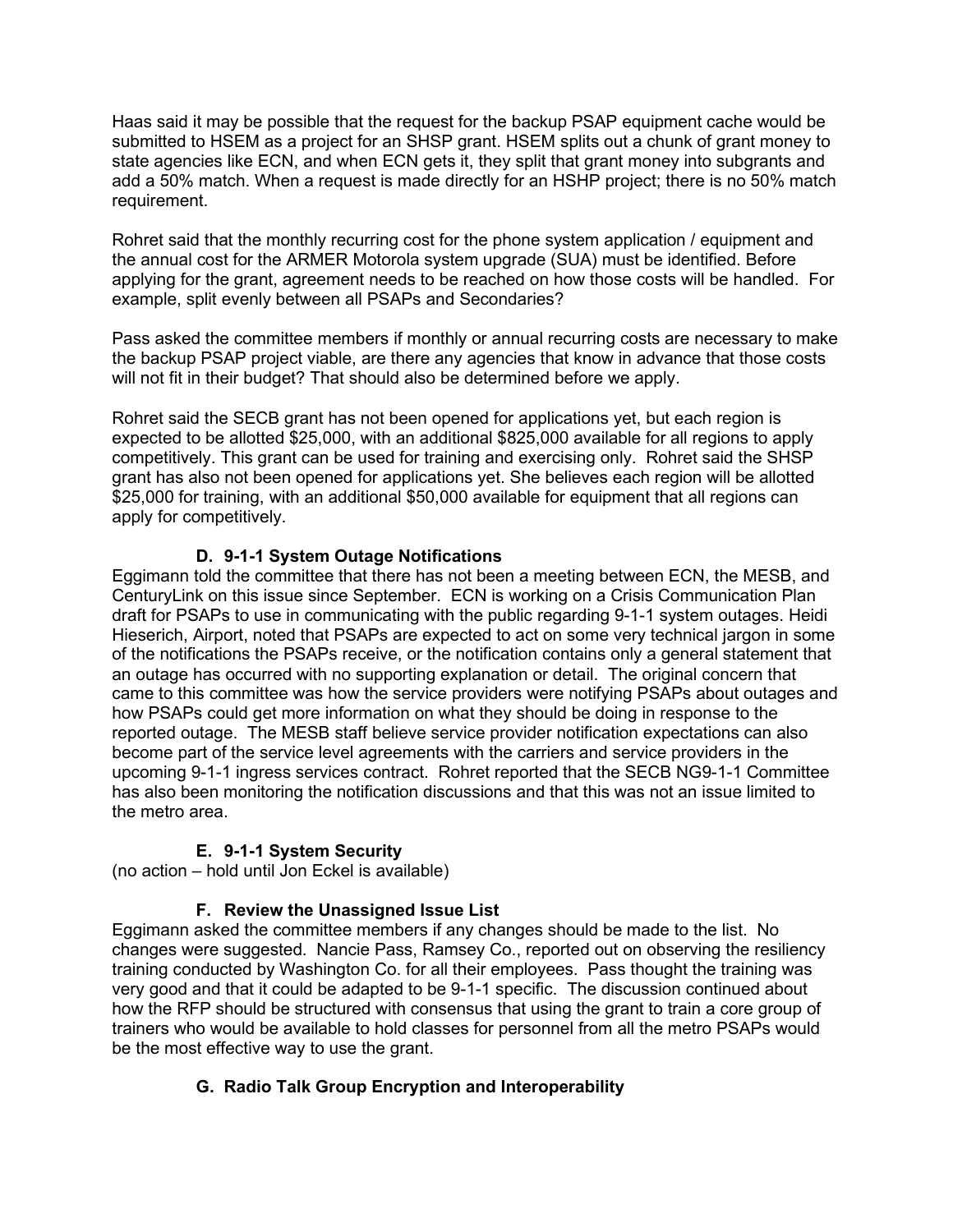Kathy Hughes, Minneapolis, reported to the committee members issues that were identified when St. Louis Park implemented encryption. When the St. Louis Park encryption was turned on, the Minneapolis radios began making the bonking noise. As a result, the Minneapolis radio shop removed St. Louis Park from their radios until the interoperability issues could be resolved. Hughes suggested that the MESB help facilitate the creation of an encryption implementation process or checklist that agencies could use as they prepare to implement encryption, and that coordination with the metro PSAPs be included in that process.

Rohret said that she understood that the Radio TOC was working on a best practice recommendation on implementing encryption for the agencies and PSAPs to utilize.

# **6. Reports:**

# **A. PSAP Roundtable – (No Report)**

# **B. SECB NG9-1-1 Committee**

Eggimann reported that the new dispatchable location Class of Service codes will be implemented by CenturyLink and Intrado on December 16<sup>th</sup>. But PSAPs may not start to see the new codes until Comtech and Verizon make changes to their systems, which is expected to occur after the first of the year. Committee members were reminded that there was a training video explaining the changes that had been put together by Pankonie and the ECN staff, and that the video was available on the MESB website under the "9-1-1 Related Videos" button. Pankonie said she could also send the PowerPoint version of the video to anyone who wanted it.

# **C. 9-1-1 Network Report – (Written Report Attached)**

Eggimann reported that the Metro Transit PSAP was now operational on the 9-1-1 system and that calls should now be transferred to them directly on the 9-1-1 system. It was also noted that the U of M was moving to a new location on campus. Work continues with ECN on re-homing the metro PSAP ESInet connections and adding additional service provider, transport protocol, and physical path redundancy and diversity, in order to better support shared/hosted, as well as cloud-based, applications.

Committee members asked about rumors that Health East wanted to make their communications center a secondary PSAP and establish connections to the metro area 9-1-1 system. Eggimann reported that no formal request had been made that he was aware of, but that he would reach out to the communications center manager at Health East to find out more.

# **D. 9-1-1 Data Report – (Written Report Attached)**

Marcia Broman reported to the committee that Apple had published an announcement that enhanced handset location information was now available for 9-1-1 call routing. NENA picked up on this announcement and suggested that PSAPs contact the carriers directly to inquire about when the carriers would be ready to support geo-based call routing in their area. The MESB has prepared and sent letters on behalf of the metro area PSAPs to the carriers as suggested, but has not received any responses yet.

# **7. Adjourn**

The meeting adjourned at 12:05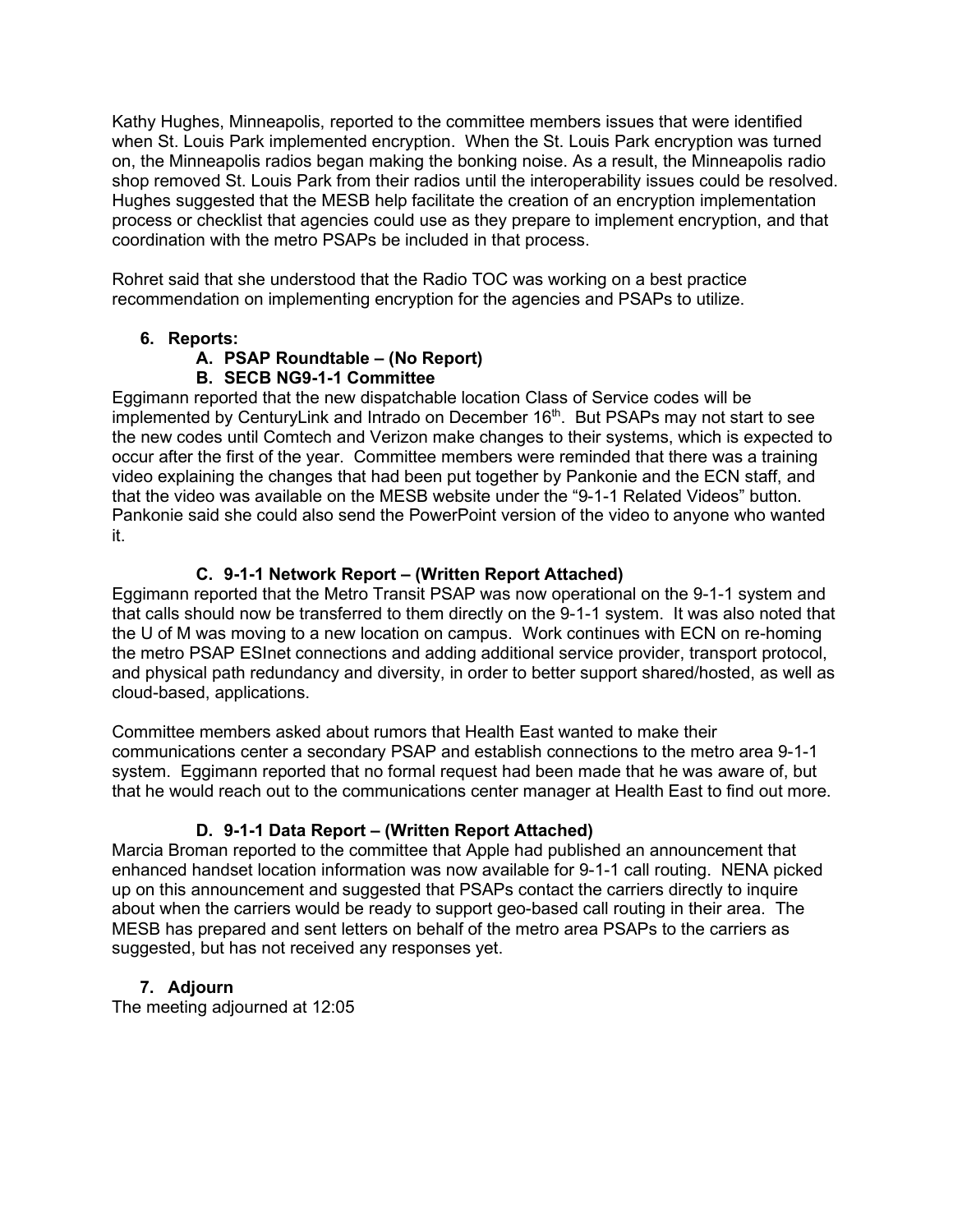Feature

# **Healthy Dispatchers Make Healthy Communities, Part II**

# **In Section: Feature**

By Pam Opoka, ENP, Public Safety Training Coordinator and Peer Support Program Planner Mid-America Regional Council (MARC)

*"I work for a small city agency where part of my job as a dispatcher is to sign in and out the keys to our gun range, which many other agencies use. One particular day our agency had an early morning training for the reserve officers to qualify on their weapons. All of the officers were joking around, and it seemed like a normal day in the 9-1-1 Comm Center—until it wasn't. My sergeant committed suicide with his duty weapon at our gun range just a few hours into my shift.*

*I was working alone that day, but this didn't stop me from making all of the proper notifications or requesting help from a neighboring agency to take over for my officers. I was so busy that I did not have time to consider my own feelings, or realize I was not okay. I was in shock, but I was trying to be the rock to help my officers, many of whom were coming into the station then going home to grieve. I held myself together to finish my shift and then cried the entire drive home.*

*A formal Critical Incident Stress Debriefing (CISD) was scheduled 72 hours later and I was asked by my command staff to attend. I arrived and there were a few peer supporters meeting with the frontline staff. I soon learned that the Mid-America Regional Council (MARC) roving 911 Peer Support Team had a 9-1-1 specific peer supporter there just for me. I did not even know this team existed. Being able to talk to another dispatcher about my struggles, and what it was like to have to hold myself together during that incident while continuing to work the console as 9-1-1 calls came in from the community, was really helpful. Supervisors and others had checked on me throughout that shift, but I kept saying I was okay because I wanted to be there with my blue family, not go home where I would be alone.*

*After that traumatic incident, I wondered if I should have seen signs from my friend in the weeks leading up to the fateful day, or even that morning while I checked his keys out to him. I didn't think there were any missed signs, but I had trouble sleeping. I called in sick because I just couldn't go back into the office and face my officers, who were also hurting. I was angry, hurt, and confused, so I met with my 9-1-1 peer supporter a few times after the CISD to continue to talk through the event. She even accompanied me to my first EAP session so that I wasn't alone.*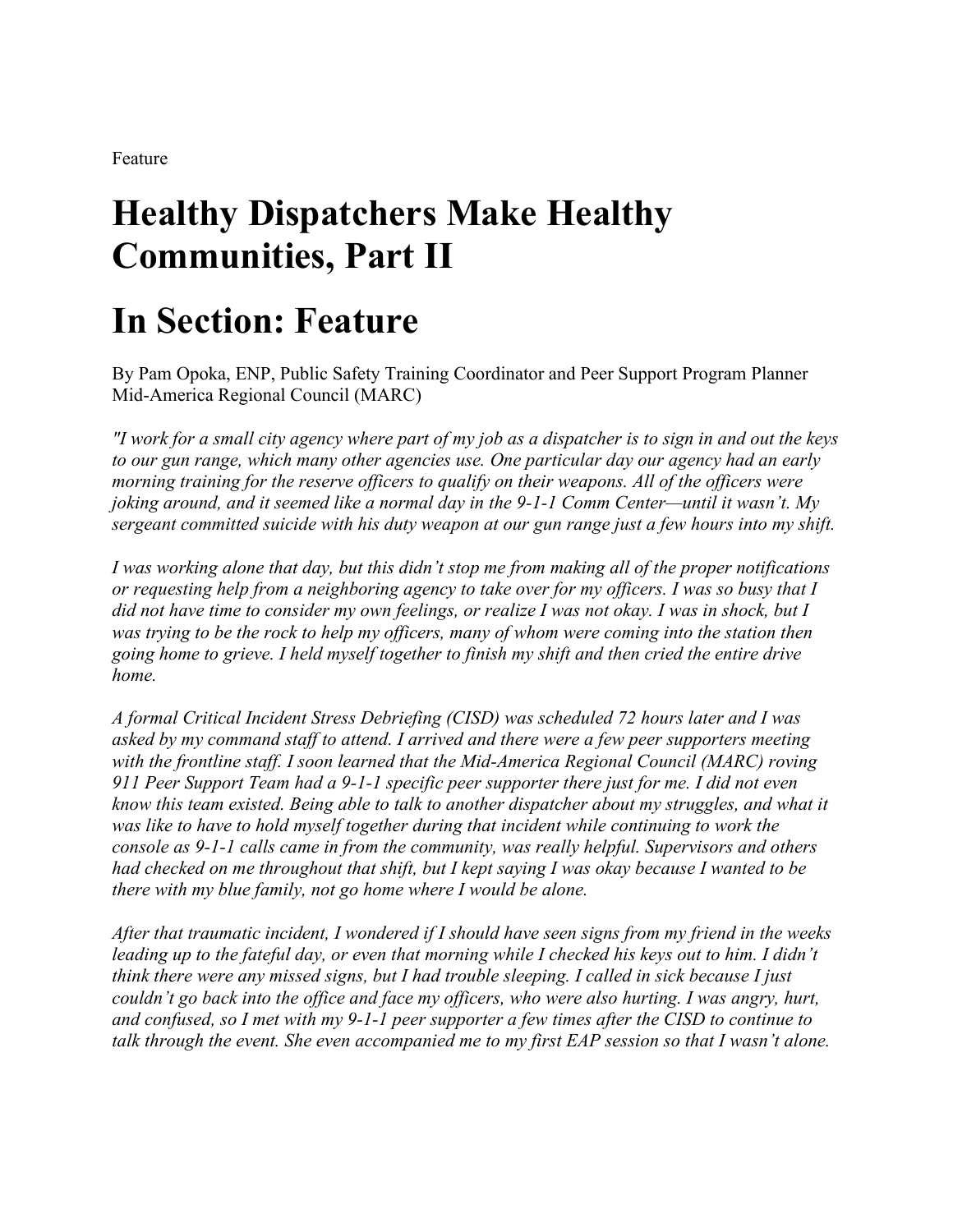*After working through a traumatic event like this I realized my experience can help others. I decided to join the MARC roving 911 Peer Support Team. I always help strangers on 9-1-1 calls, but now I get to help dispatchers who do the same work as I."*

# *–Krystal Thompson, Sugar Creek Police Department*

The 9-1-1 Peer Support Team serves as a niche that cannot be filled by typical employee assistance programs (EAPs), department psychologists, or chaplains. Peer support can be immediate after a bad 9-1-1 call. Peers do the same job, and often understand each other's stress in ways someone on the outside cannot. Peer support training augments other parts of an overall mental wellness program within an agency, but is not intended to replace professional help. The Peer Support program is proactive and preventative in nature, helping identify problems immediately after an incident, before serious trouble develops. Peer Support Team members are trained to provide accessible, practical, and de-stigmatized support to personnel during times of work-related and personal crisis.

Over the past six months, since MARC's roving 911 Peer Support Team was featured in *The Call* (Issue 30) in January 2019, and a NENA Webinar Wednesday presentation in April 2019, the team has grown from 28 to 46 trained members. Hundreds of agencies from all over the United States have asked for information on the 9-1-1 Peer Support Program Policy and for advice on building individual agency teams.

Many requests for 9-1-1-specific deployments came from outside MARC's service area. Rather than turn people away, MARC's 911 Public Safety Program entered into mutual-aid agreements with other agencies to help cover more counties in Missouri during formal Critical Incident Stress Debriefings (CISDs). The peer supporters from these agencies went through an application and interview process implemented by the Peer Support Advisory Committee. Once approved, they attended the customized 40-hour peer support training that addresses unique challenges and stressors faced by 9-1-1 dispatchers. This training is contracted by Dr. Jennifer Prohaska and her team of first-responder specific psychologists at Insight Public Safety and Forensic Consulting. Some training modules include tools for dealing with 9-1-1 related stress, PTSD (and PTSI) in first responders, suicide risk and assessment, resilience among first responders, practical applications of knowledge, active listening, critical-incident stress debriefing scenarios, and state-level peer support legislation regarding confidentiality.

Additionally, to help with the growing team's sustainability, several event subcommittees were formed under the Peer Support Advisory Committee:

• *The critical event subcommittee* is responsible for monitoring events within the MARC region that may warrant a critical incident stress debriefing and speaking with necessary staff to initiate a CISD. In addition, subcommittee members reach out to public safety agencies outside the MARC region if/when they have a significant crisis, such as death in the line of duty or other major incident, to offer 9-1-1 peer support. This is usually done with the help of staff at the Kansas Bureau of Investigation for the rural counties on the Kansas side of the bistate region. Missouri does not currently have procedures or dedicated staff to coordinate efforts. We reach out to individual agencies or to team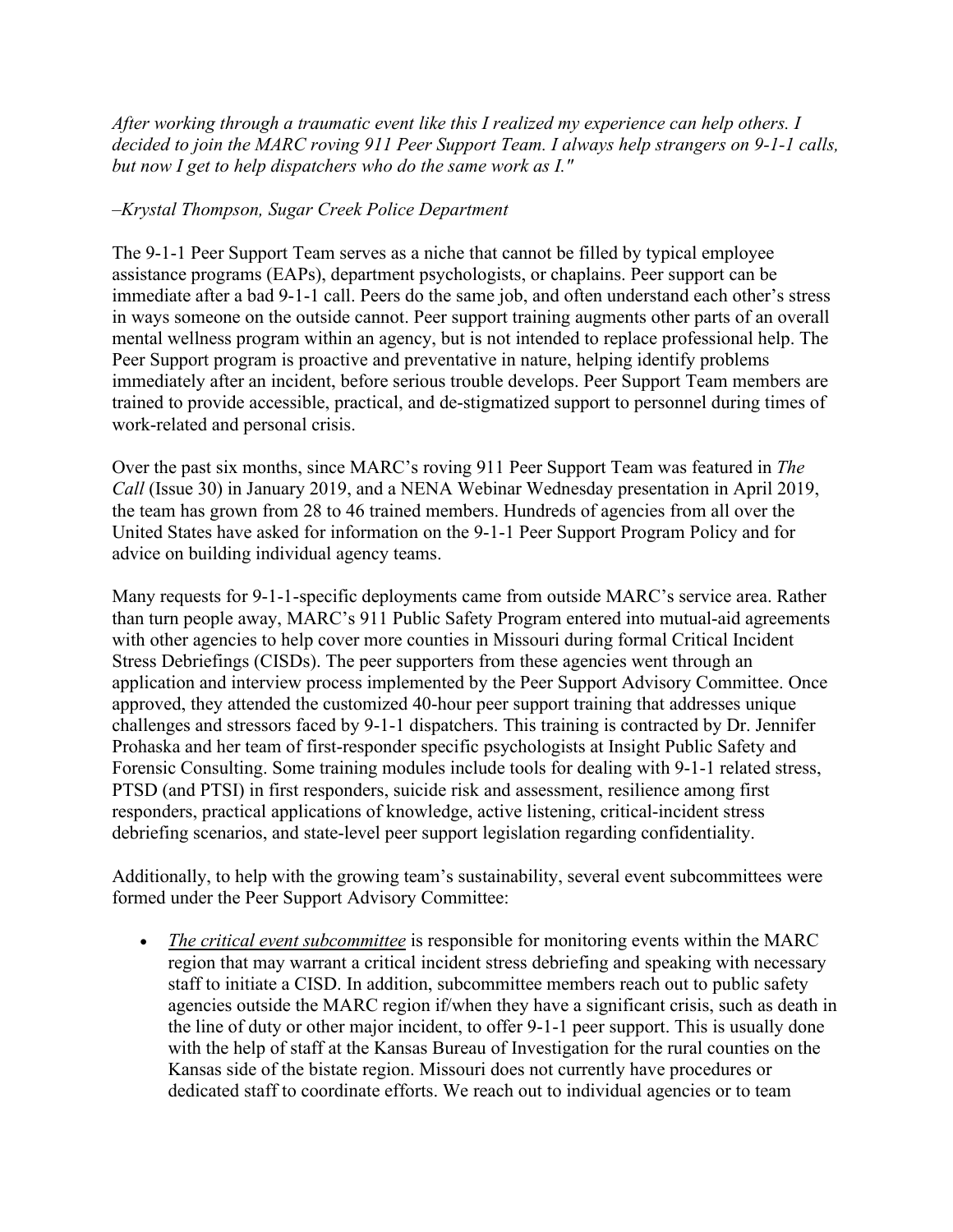leaders through First Responders Support Team Midwest (FRST Midwest). They are comprised of peer support trained first responders who help coordinate arrangements between multiple agencies across all first responder disciplines.

- *The fundraising and family events subcommittee* is responsible for raising funds to plan events which include family meetings with a public-safety-specific clinician to help family members of new 9-1-1 employees talk about what the job can do to them mentally over time, and happy hours or picnics for 9-1-1 Peer Support Team members to get acquainted with members from other agencies and training cohorts.
- *The legacy subcommittee* is responsible for organizing and keeping track of special events/dates/anniversaries relevant to employees who have experienced a significant loss. They are also responsible for continued communication "check-ups" with identified people after a significant loss. This can involve in-person meetings, or can be as simple as sending text messages.
- *The education and resources subcommittee* is responsible for keeping an updated list of resources and points of contact for those seeking clinicians, treatment programs, or other mental health services. Additionally, this subcommittee tracks the 46-member team's continued education: four hours (240 minutes)—each quarter—as suggested by MARC's peer support policy and International Association of Chiefs of Police (IACP) and International Association of Fire Fighters (IAFF) guidelines. Members send the subcommittee an electronic form, which contains their name, date of training, minutes of training, name of training and whether they would recommend the training to the rest of the team.

**About MARC:** The Mid-America Regional Council (MARC) is the nonprofit association of city and county governments and the metropolitan planning organization for the Greater Kansas City region. Governed by a board of directors made up of local elected officials, MARC serves a bistate region-with a population of approximately two million. MARC provides a forum for the region to work together to advance social, economic, and environmental progress, promoting regional cooperation and developing innovative solutions through leadership, planning, and action.

MARC coordinates the Regional 9-1-1 System, which handles 4.6 million emergency and nonemergency calls each year. The regional system is coordinated through a number of committees and task forces made up of representatives of local governments. The system is served by PSAPs operated by government agencies. An interlocal cooperation agreement, signed by counties in the region, formalized the cooperation among governments for the 9-1-1 emergency telephone number system. The coordination for 9-1-1 services ensures that residents across the region have access to the same responsive high quality 9-1-1 service in an emergency. Standardization of equipment allows local communities to share a common support system. Cooperation allows communities to stay abreast of new ideas and technology and build a cohesive 9-1-1 system for the future. MARC implemented text-to-9-1-1 in February 2016 and Rapid SOS in September 2018.

Pam Opoka, ENP, is the Public Safety Training Coordinator and Peer Support Program Planner at Mid-America Regional Council (MARC). She has over 24 years of experience in 9-1-1 and has a master's degree in Public Administration, with certification in Performance Management,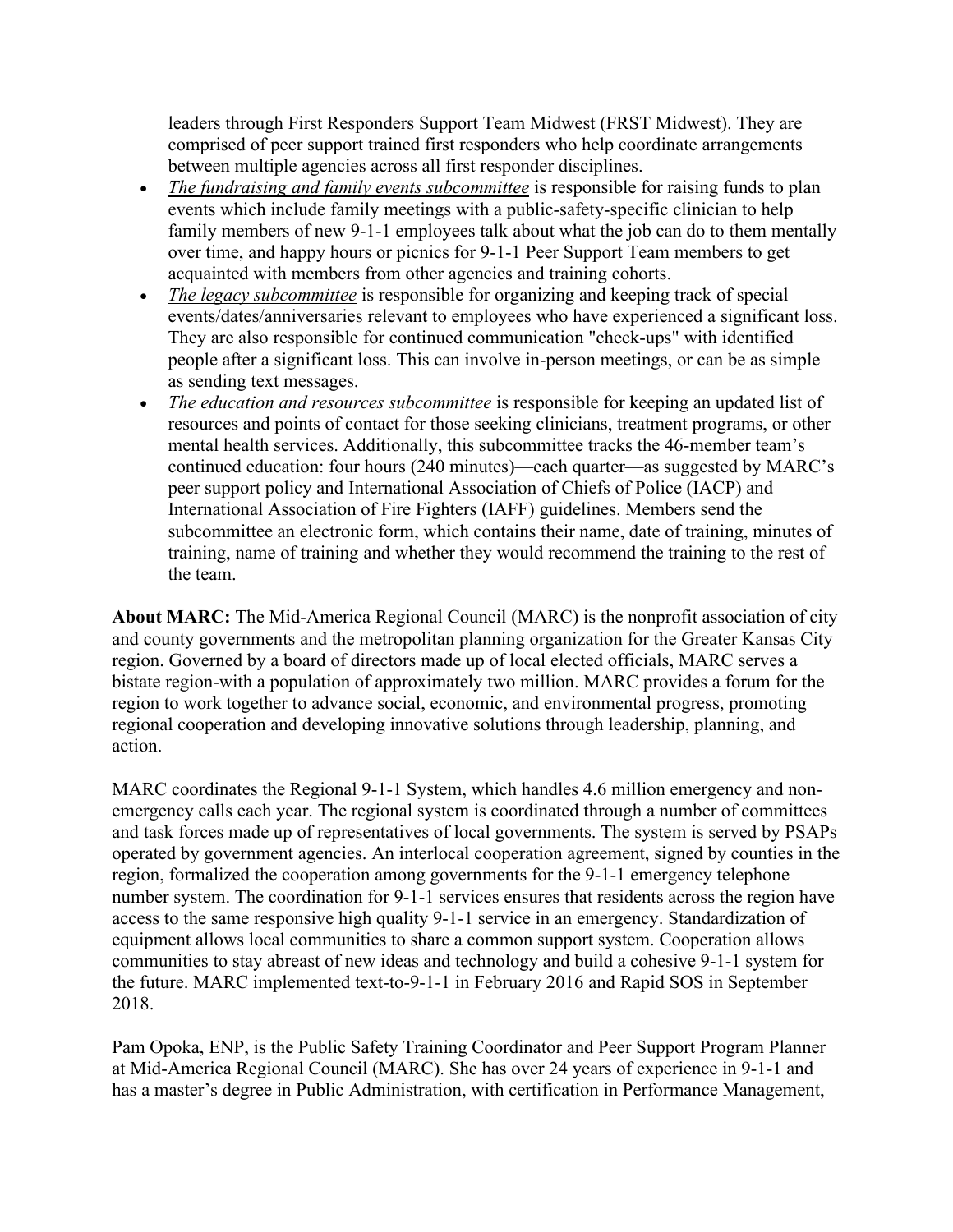from Kansas University. Pam is active in university research projects and workgroups within National Emergency Number Association (NENA) and Association of Public Safety Communications Officials (APCO). You may contact her at  $popoka@marc.org$ .

# **Resources:**

First Responders Support Team Midwest webpage:<http://www.frstmidwest.org/>

Insight Public Safety and Forensic Consulting contact Dr. Jennifer Prohaska: [jennyprohaska@gmail.com](mailto:jennyprohaska@gmail.com)

MARC 911 Peer Support Program webpage: [https://www.marc.org/Emergency-Services-9-1-](https://www.marc.org/Emergency-Services-9-1-1/Regional-911-System/Training/911-Peer-Support-Program) [1/Regional-911-System/Training/911-Peer-Support-Program](https://www.marc.org/Emergency-Services-9-1-1/Regional-911-System/Training/911-Peer-Support-Program)

Meal Train website: [www.mealtrain.com](http://www.mealtrain.com/)

Midwest Rainbow Research Institute webpage:<https://midwestrainbow.org/> contact Inoru Wade: [Inoru@midwestrainbow.org](mailto:Inoru@midwestrainbow.org)

NENA Webinar Wednesday "Implementing Wellness and Peer Support Teams in your PSAP" link:<http://nena.mycrowdwisdom.com/diweb/catalog/item/sid/67826288>



# **MARC Roving 911 Peer Support Team Members:**

**Missouri:**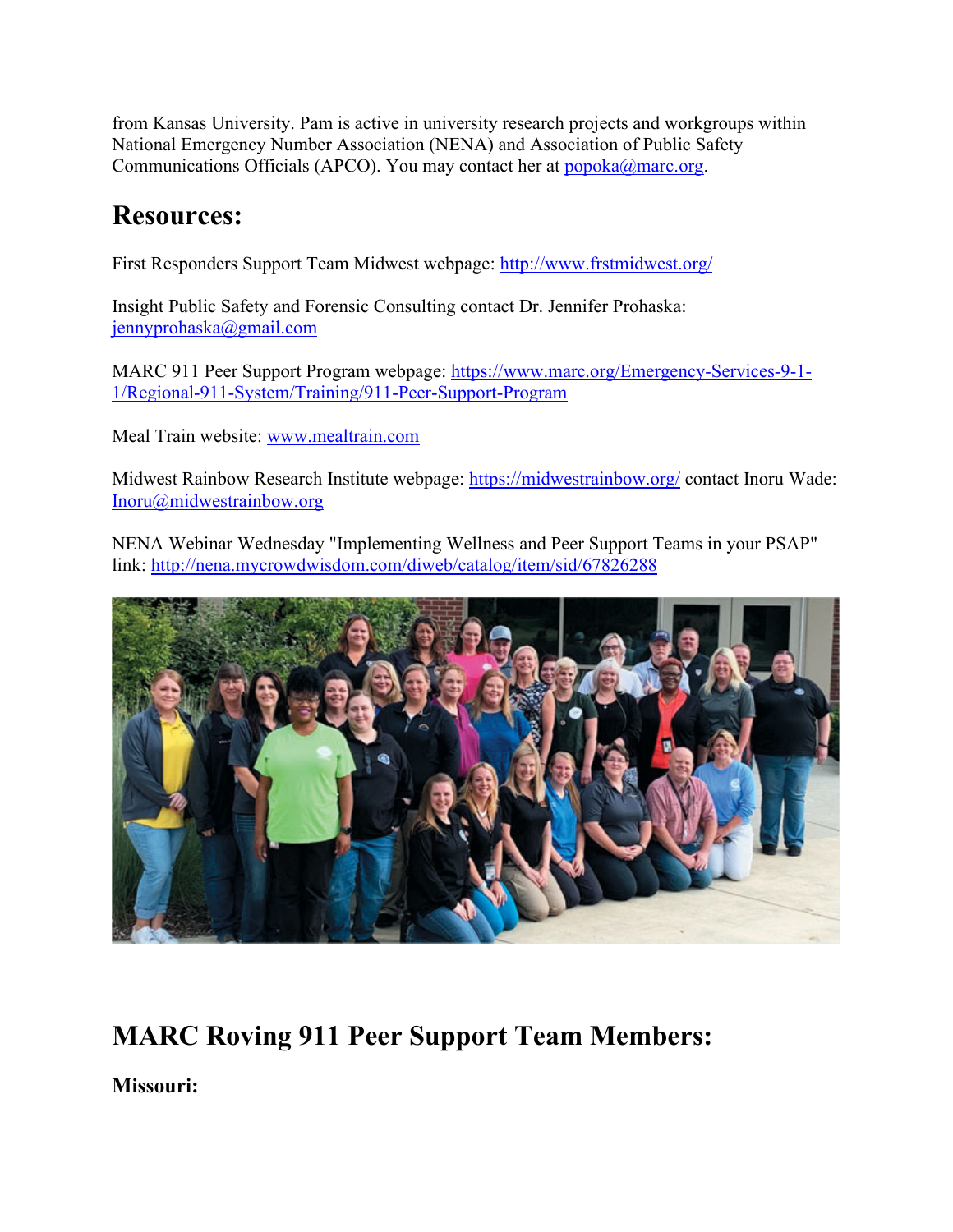- Brian Alexander, Alycia Yount, Christina Laing, Blue Springs Police Department
- Abbie Brink, Angie Carinder, Amanda McIntosh, Jodi Pryor Boone County Joint **Communications**
- Megan Lee, Cass County Sheriff's Office
- Melanie Pumphery, Chelsie Dellaguardia, Clay County Sheriff's Office
- Paula Pritchett, Grandview Police Department
- Mary Osterberg, Harrisonville Police Department
- Eric Spradley, Jackson County Sheriff's Office
- Amber Madison, Jasper County Emergency Services
- James Millican, Kansas City, Missouri, Fire Department
- Melissa Batson, Andrea Khan, Dawn Deterding, Rhonda Taylor, Sarah Slentz, Kansas City, Missouri, Police Department
- Jamie Taylor Lee's Summit Police Department
- Jamila Crawford, Kim Harris, Jami Davis, Lee's Summit Fire Department
- Danielle Black, Roy Branson, Ray County 9-1-1
- Starlith McAdams, Richard Hedrick, Raymore Police Department
- Lisa Moffitt, City of Washington Communications Center

# **Kansas:**

- Karen Wilk, Leavenworth Police Department
- Naomi Kent, Leawood Police Department
- Kristin Boyes, Lenexa Police Department
- Amber Merritt, Kayla Kennedy, Shawnee Police Department
- Wendy Burkett, Nicki Lantz, Marlynda Dixon, Gale Wash, Johnson County Emergency Communications Center
- Amanda Danser, Wendylynn Dedeke, Tanya Hawkins, Leavenworth County Sheriff's **Office**
- David Gibbs, Miami County Sheriff's Office

Recently, a discovery was made through an individual peer-to-peer contact at a local agency; the program lacked an LGBTQ+ element. This subcommittee contacted Inoru Wade, executive director of the Midwest Rainbow Research Institute, who delivered a three-hour training to the peer support team on LGBTQ+ policy awareness and engaging with gender and sexual minorities. Wade provided small rainbow pins to be worn on uniforms for community visibility. He also attended the 40-hour peer support training to better understand the needs of the region through the peer support lens. A contractual agreement is now in place for consulting and training, resulting in LGBTQ+ rich resources being available to enhance our service reach.

"The increase in social visibility of gender and sexual minorities has increased the number of LGBTQ+ public safety employees," Wade said. "These public safety institutions were not built by our gender and sexual minority populations, and therefore it is absolutely vital to have their voices represented in peer support. This undoubtedly will result in an increase in service effectiveness to both the civilian community as well as the public safety institution."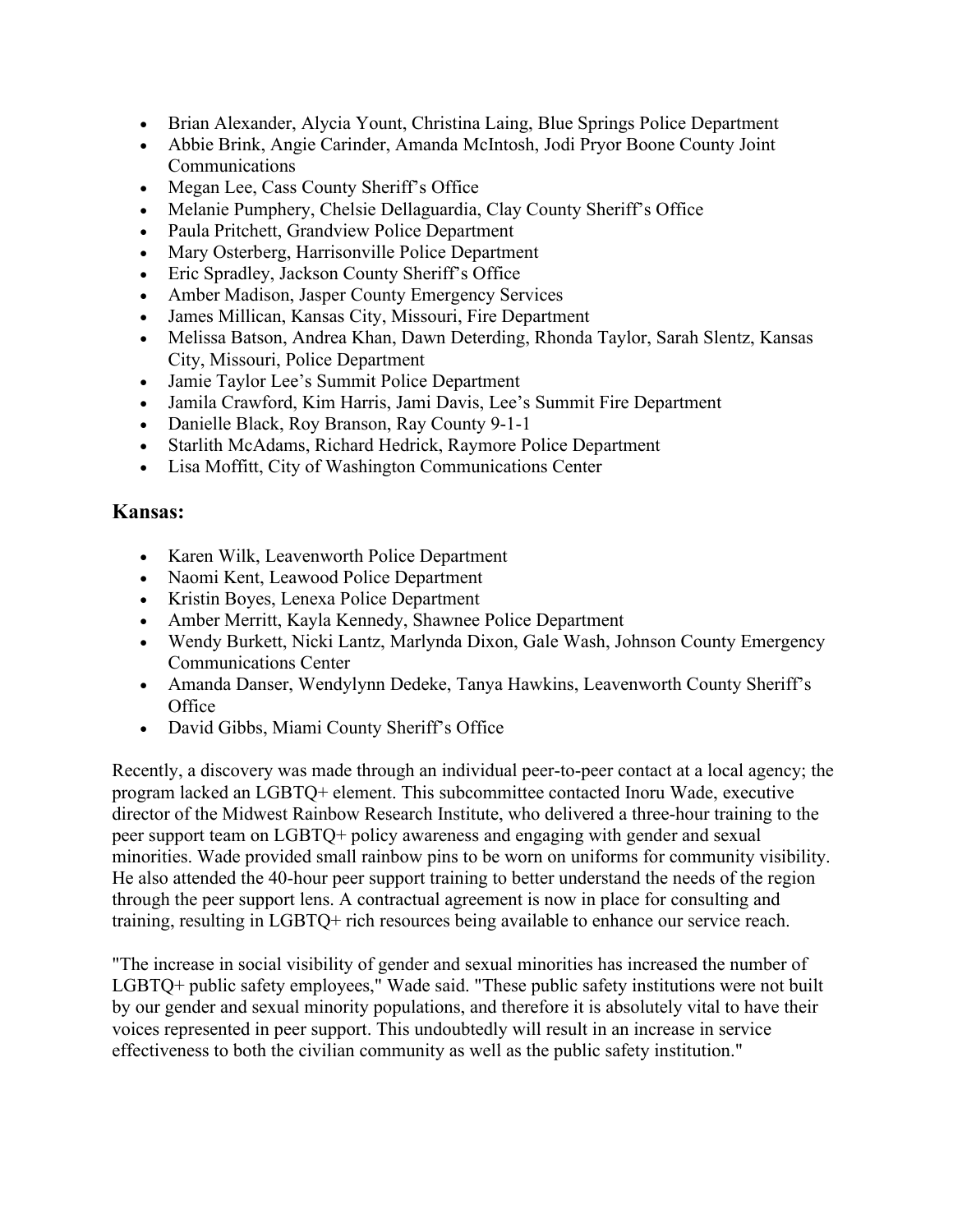- *The auxiliary liaison subcommittee* is responsible for being the liaison between the family and significant other of the affected 9-1-1 agency employees and any additional peer support needs. They also raise awareness of the peer support program among family members of 9-1-1 telecommunicators and department members. They are the main point of contact when disseminating mental health resources and clergy and funeral assistance that family members may request. An example is arranging for bagpipes to be played during a funeral or a military 21-gun salute.
- *The personal loss and hardship subcommittee* is responsible for sending condolences, get well, and other notes or cards to individuals within the region experiencing hardship or loss. They also send text messages checking in with the person several times per day. Additionally, they coordinate meal trains using the Meal Train website. This website allows people to either schedule meals using an interactive calendar or donate directly to the family in the form of restaurant gift cards. This method eliminates the need for an agency or team to "hold" money in an account for this purpose. This subcommittee also coordinates needs such as mowing lawns, transportation to the doctor, child care, etc.

MARC's quarterly collection of data shows that retention of 9-1-1 dispatchers is at an all-time low, and trending lower over the past three years. (Currently, agencies in the region employ 728 full-time dispatchers with 75 full-time openings). This is not just a regional issue. With NG9-1-1 on the horizon, which will deliver real-time multimedia videos and photos to already stressed dispatchers, a nationwide push is on for Public Safety Answering Points (PSAPs) to invest in the overall wellness and resiliency of their employees. This may include daily practices of mindfulness, physical exercise regimens, and/or a nutrition piece.

During the NENA 2019 Conference & Expo this past June in Orlando, a new wellness initiative was launched called #NENAContinuum. This continuum-of-care initiative has a team of private and public subject matter experts working in partnership on six focus areas: three on the **clinical side** and three on the **application side**. The three on the clinical side are: prevention, which is what we teach new dispatchers on the front end of 9-1-1 console training and during the hiring process; sustainment, which is how the 9-1-1 dispatcher reacts during those moments that are trying; and, intervention, which is how the dispatcher reacts when that moment becomes too much. On the application side, the three focus areas are: mindset, which is what the 9-1-1 dispatcher thinks and how it affects them; skillset, which is what they do during situations; and finally, culture, which is who they are (and could include the entire 9-1-1 Comm Center).

The NENA website will soon have a link where people working in the public and private sectors, dedicating themselves to the public safety/first responder community, can access resources through a one-stop-shop with tools for wellness, resiliency, and mental and physical wellbeing.

"The #NENAContinuum initiative is so important on the national level because it provides a platform for focused attention on the mental and physical wellbeing of 9-1-1's most important asset, our people," said Gary Bell, ENP, first Vice President of the NENA Board of Directors.

To promote wellness, PSAPs could implement a sharing library with books and publications on resiliency, stress, anxiety, PTSD (or PSTI), nutrition, mindfulness, yoga, and weight lifting techniques. Some PSAPs use treadmill or exercise bicycle desks, and many provide maps with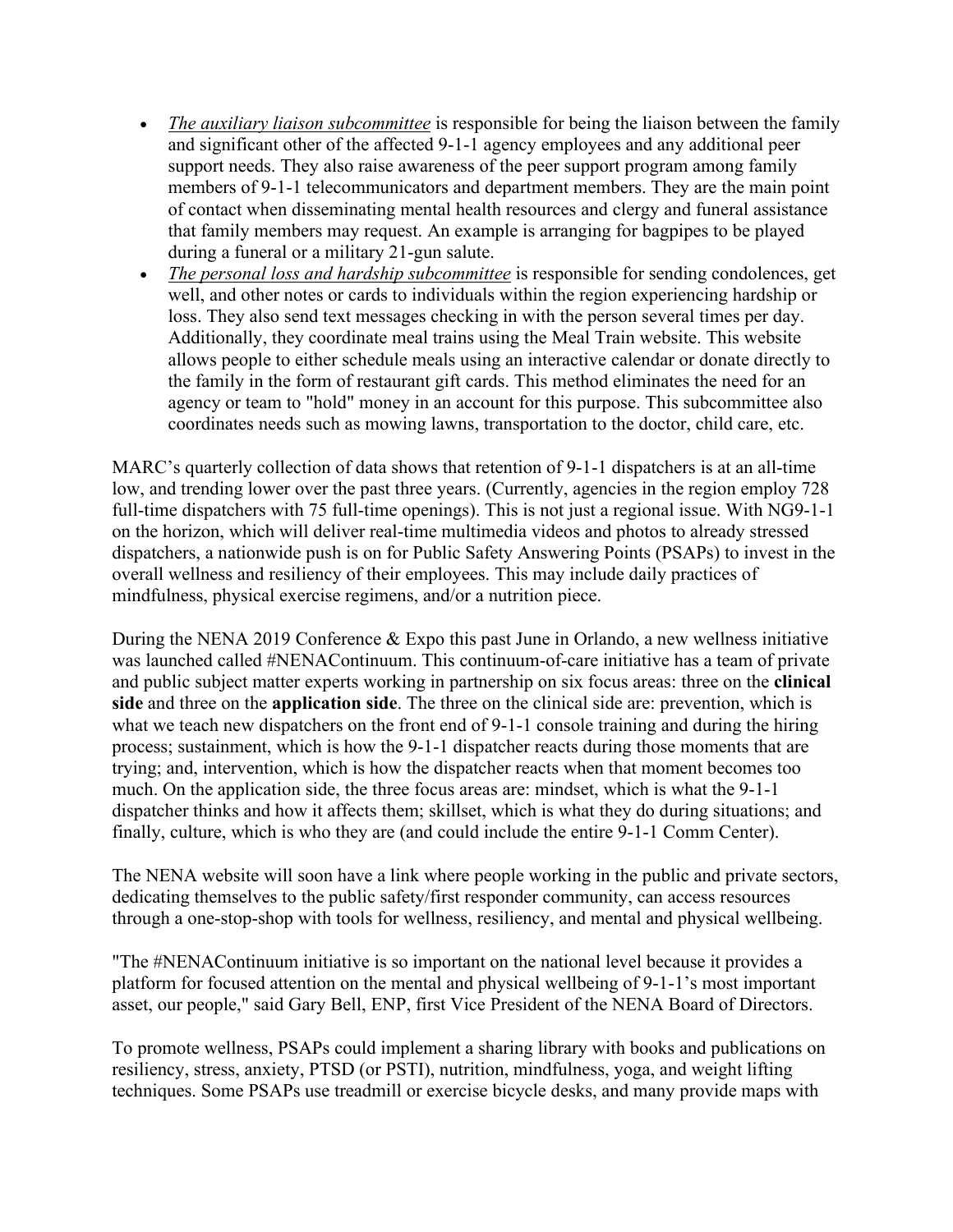measurable fitness trackers of stairwell steps or loops around the hallways or outside walking trails. Additionally, some PSAPs place massage chairs in a quiet room or provide a mini iPad loaded with apps or podcasts on meditation and mindfulness. Recently, some agencies have grown gardens full of fresh fruits and vegetables to share with PSAP employees.

Another piece of the Continuum initiative will include a survey as part of a nationwide research project, approved by the International Review Board (IRB), and administered by Dr. Michelle Lilly, an associate professor at Northern Illinois University, and her research team. The project will use several assessment model questions chosen in a private-public partnership agreement between Jim Marshall of the 9-1-1 Training Institute, MARC staff and Dr. Michelle Lilly. The survey should take less than ten minutes to complete. Its purpose is to measure the efficacy of peer support programs over time. Dr. Lilly's research project is the first of its kind in the United States and will be used to shape national-level programs in the future.

Because MARC's 911 peer support program is so robust, it covers all six focus areas of the #NENAContinuum wellness initiative. Whether it's through the clinical side of professionallevel referrals and seven-day in-patient wellness retreats, or the application side of providing resilience education and self-help resources, the 46-member 9-1-1 roving peer support team stands ready to help 9-1-1 peers inside and outside of the MARC region by phone, in person, or during a formal CISD after a critical incident.

MARC's roving 911 Peer Support Team is presenting as a panel of experts at numerous conferences to provide tips and tricks on how to start your own team in your PSAP or how to reach ours. "Each member of our 9-1-1 roving peer support team has his or her own unique experiences and reasons to join the team, much like Krystal who shared her story in the beginning of this article," said Eric Winebrenner, MARC's public safety communications program director. "We want 9-1-1 dispatchers to know they are not alone and have a team of their own to reach out to in times of need, across jurisdictions. Healthy dispatchers make healthy communities."

Need help? Call the MARC Peer Support line at 816-701-8212 to speak confidentially to a 9-1-1 specific peer supporter, who understands your unique job duties.

National Suicide Prevention Lifeline: 1-800-273-8255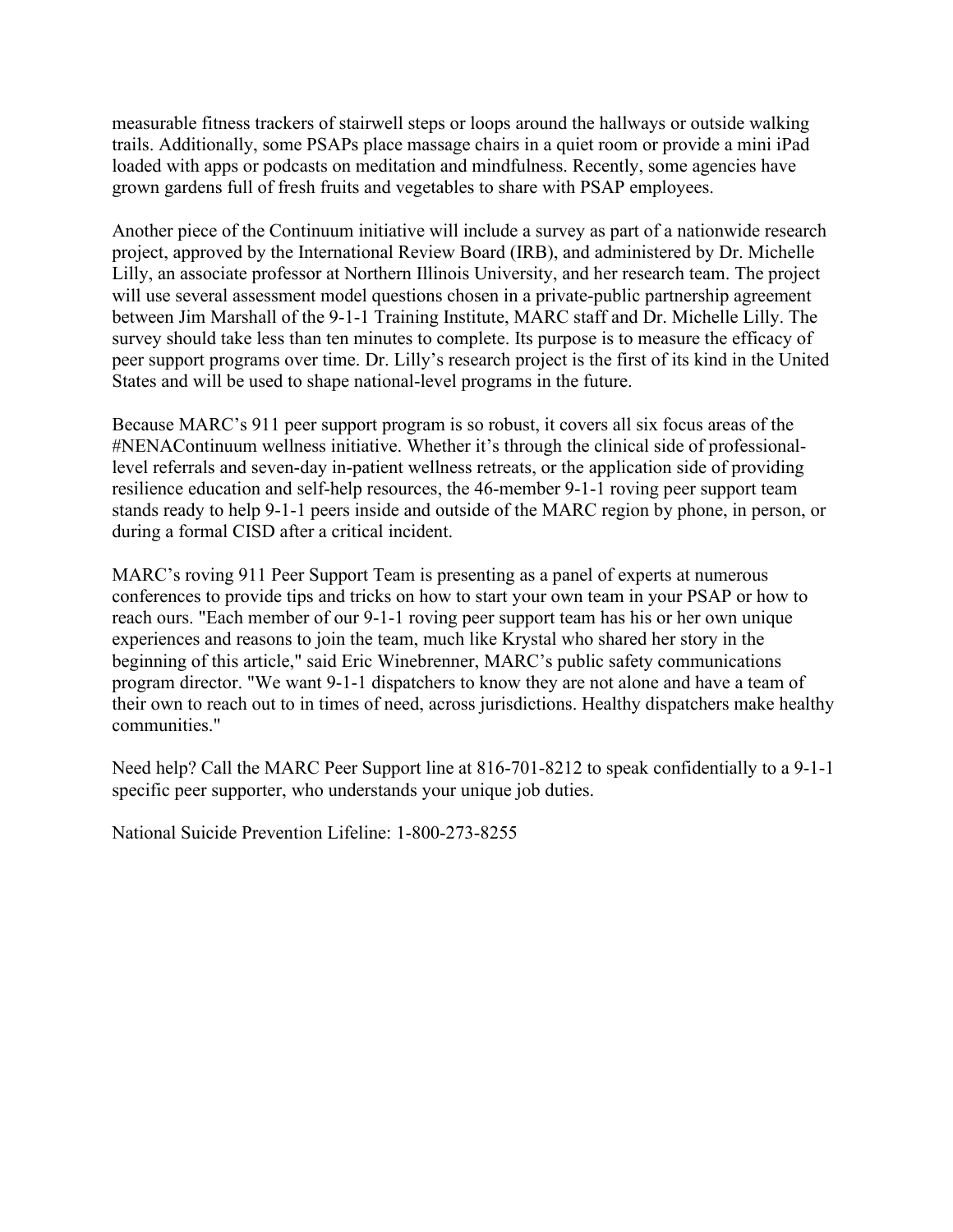# **Unassigned Issue List (not prioritized):**

- Working with the MN Sheriff's Association to reach consensus on identity theft / fraud jurisdiction issues
- Leadership mentoring for staff
- Backup and work load sharing options for PSAPs
- Mental health call processing standard
- Cell phone location ping process standard
- 9-1-1 call routing and ALI data error reporting standard
- Telecommunicator licensing
- Telephone CPR Instruction requirements/training
- 9-1-1 System Security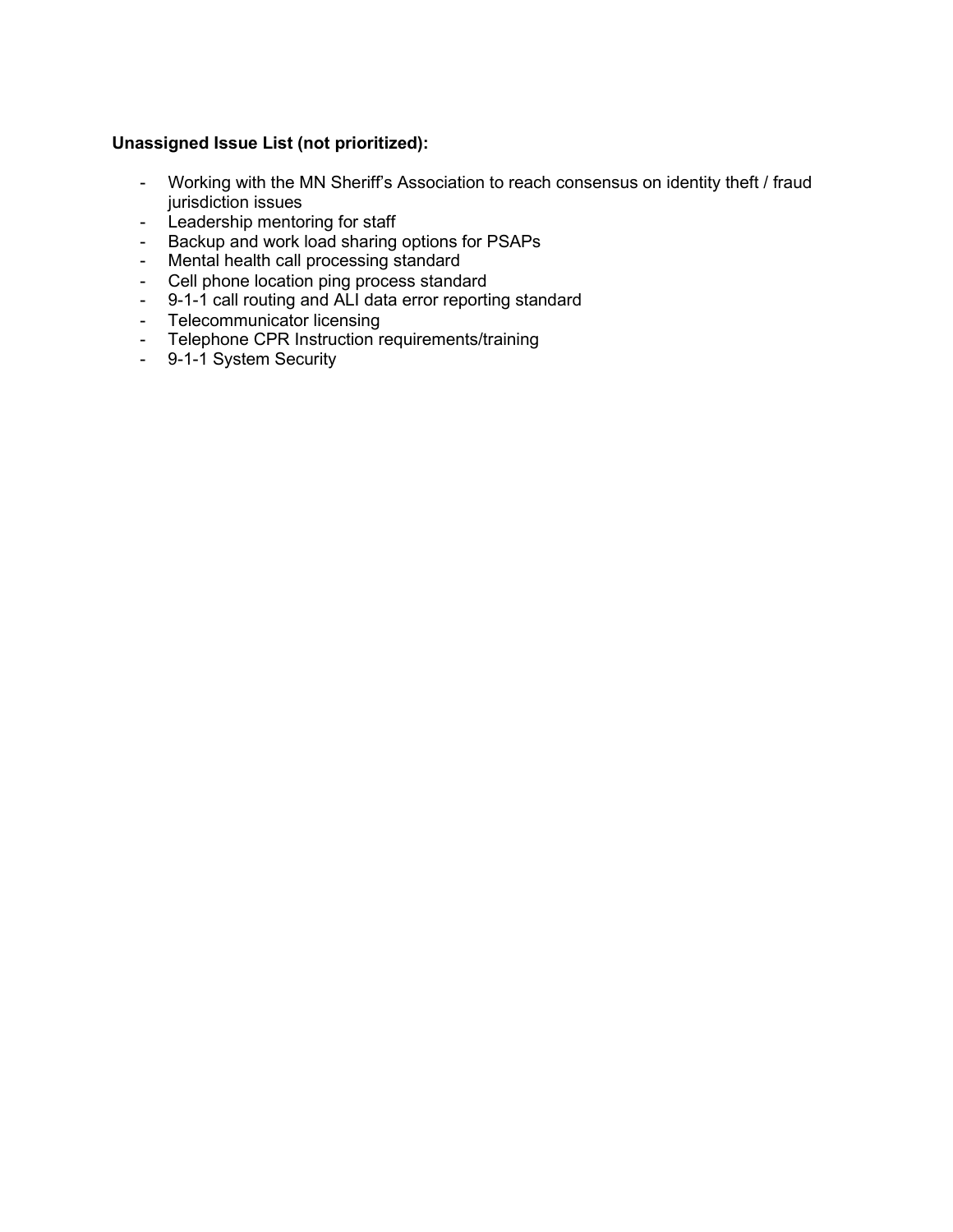#### **Metropolitan Emergency Services Board 9-1-1 Technical Operations Committee Network Report January 16, 2020**

## **Agenda Number 6.C.**

#### **1. Text-to-9-1-1:**

The Metro Transit and North Memorial PSAPs are now on the text-to-911 implementation schedule in January and February. Announcement will be sent out when these PSAPs go live with text messaging.

Washington and Scott Co. are the only remaining primary PSAPs in the metro area that have not yet implemented text capabilities on their answering applications. Both PSAPs are planning to implement text messaging concurrent with their next 9-1-1 answering application upgrade later this year.

#### **2. Firewall Implementation:**

The team working on the ESInet firewall implementation project is now focusing on turning up some of the greater MN PSAPs. It is not known at this time when the team will come back to the metro area. The MESB will pass on additional firewall implementation dates as they become available.

#### **3. Other PSAP Activity:**

The U of M PSAP completed its move to their new location on campus on Washington Ave SE.

The MESB and ECN staff have met with the Health East communications center to go over what will be necessary for their center to become a secondary PSAP on the 9-1-1 system. It is too early in the process to estimate when a cut-over to the system could occur. We will pass on additional information as it becomes available.

## **4. NG9-1-1 ESInet:**

MESB staff worked with ECN to prepare a 911 System Ingress RFP for re-homing the telecommunications service providers to vendor neutral datacenters and convert the 911 calls to an NG9-1-1 format for delivery to the 911 service provider core services. Negotiations are now underway with the vendor who scored the highest in the evaluation. No formal announcements will be made until negotiations are complete.

The MESB is focusing on giving our PSAPs better continuity of operations (COOP) options as well as enabling workload sharing for the PSAPs that are interested in working together. We want to ensure that our ESInet infrastructure can support shared/hosted and cloud-based applications and not limit the use of the ESInet to just handling 9-1-1 traffic. We are working now with ECN to consider ESInet options that would rehome our PSAP ESInet connections to redundant, diverse datacenters that can become the hubs for delivery of shared/hosted and cloud-based applications to all the metro PSAPs such as CAD, CAD-to-CAD interoperability, logging, as well as 9-1-1 answering applications.

In April 2018, NENA published a new NG9-1-1 ESInet Design document that outlines new modifications to the existing ESInets in use today. The new design focuses on increasing reliability and resiliency by incorporating multiple network service providers using different network protocols (e.g. MPLS, Ethernet, cable broadband Internet, wireless carrier broadband